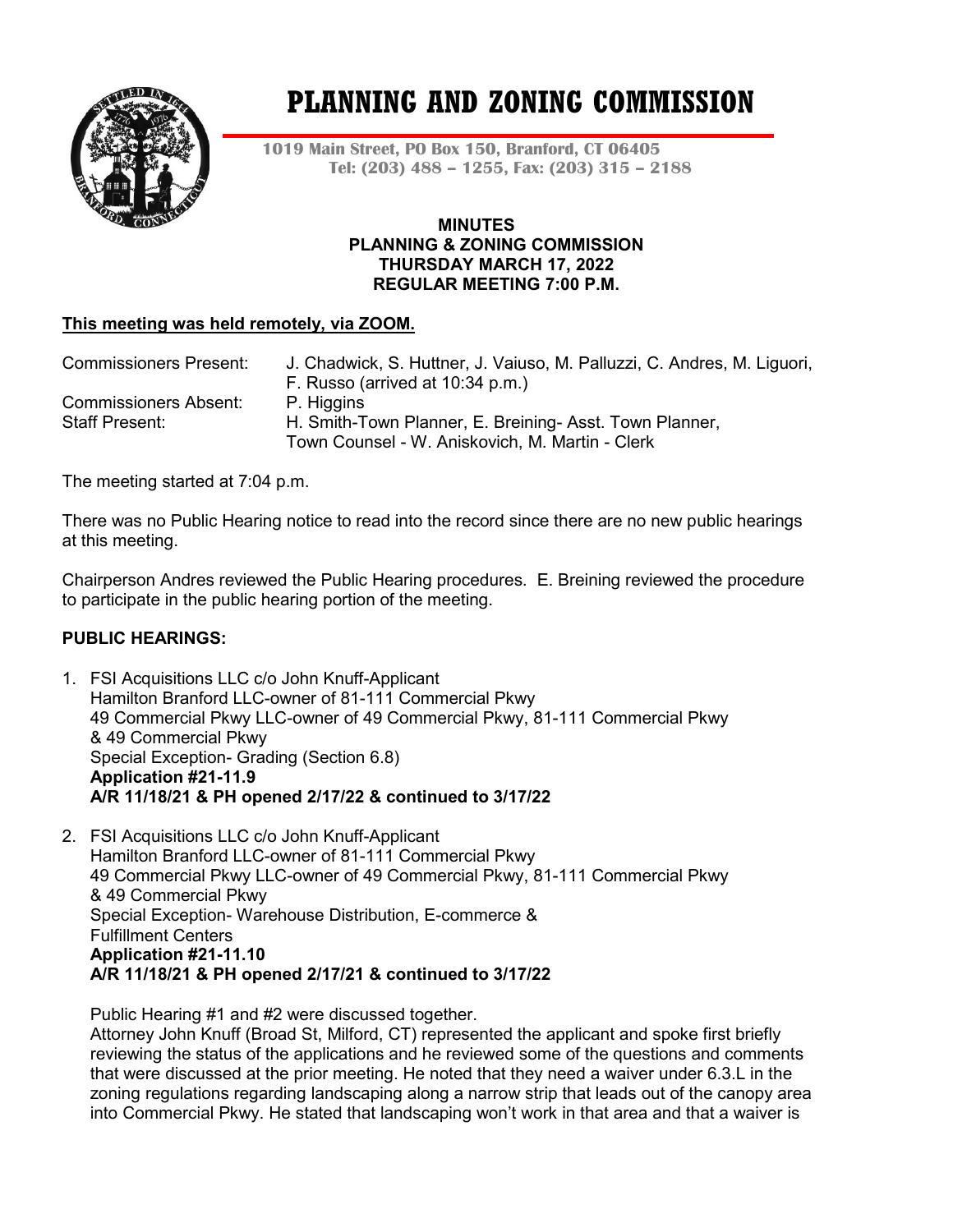# *TOWN OF BRANFORD PLANNING AND ZONING COMMISSION Minutes March 17, 2022 Page 2 of 10*

appropriate considering they are adding nearly 2,000 plants to the entire site.

Dennis Goderre then reviewed signage and landscaping changes noting that a total of 1,840 plants will be planted on the site. This includes 216 small to large trees, 302 shrubs, 480 (ground cover and ornamental plants and 750 shrubs along or on retaining walls and 100 plants in the rain garden.

Attorney Knuff then spoke of traffic issues: one item was that the Chair asked for a memo detailing what authority the town has post approval, and post construction. He said he provided a memo to staff braking that down. It comes down to is they are required to get a certificate from OSTA and every OSTA certificate has a provision that says they can review traffic on an ongoing basis and if something changes then they are required to make changes to respond to those traffic changes. He noted that the police chief is the local traffic authority and they have the authority to contact OSTA if they notice any change in the traffic associated with the development and they can request that OSTA review the traffic again. They can also ask OSTA to limit truck traffic on certain town roads.

The other traffic issue was the discussion that they would not have negative impacts on the level of service during peak hours (am & pm commute & Saturday afternoon). He then turned the discussion over to Rob Baltramaitis (Licensed Professional Engineer).

R. Baltramaitis detailed the numbers in off peak and peak hours and levels of service.

E. Breining reviewed the staff report briefly. H. Smith noted that revised plans had been received very recently and that additional staff comments may be provided to the commission after the Public Hearing if it is closed tonight.

H. Smith requested the applicant consider extending the sidewalk a short distance to the north to connect with the sidewalk extending to the east side of Commercial Parkway which would include possibly a short portion of sidewalk off site and across walk. H. Smith also gave a few comments noting the Engineering Dept. stated a small amount of work still needs to be done(install a manhole & work on the sewer line) that would require an easement from the abutting property to the north on which Vox Church is located so both issues could be addressed together.

W. Aniskovich (Brenner, Saltzman & Wallman) spoke noting he reviewed the memo from Attorney Knuff and spoke with the town Planner also. He stated he submitted his comments for the file and then summarized them saying he agrees with Attorney Knuff statement that the Commission under the regulations has no authority to prohibit that absent some very clear standards that don't apply in this particular case and absent any actual projected traffic impact or tractor trailer travel on RT. 142 that any attempt to condition approval upon the basis of those hypothetical concerns or even deny the application based on the hypothetical concerns wouldn't survive a reasonable challenge in court. However, he said both parties have accurately stated that this is a major traffic generator and will require a certificate from OSTA and that review process of granting the certificate includes input from the local traffic authority at the beginning of the process and there would be a reservation pursuant to state law that would provide ongoing regulatory authority on the part of OSTA. And the police commissioners as the local traffic authority could at any time request a regulation that would prohibit thru traffic of tractor trailers. He also pointed out to the extent that these concerns were based on a COG report and that report itself was the subject of an amendment in which the language that committed the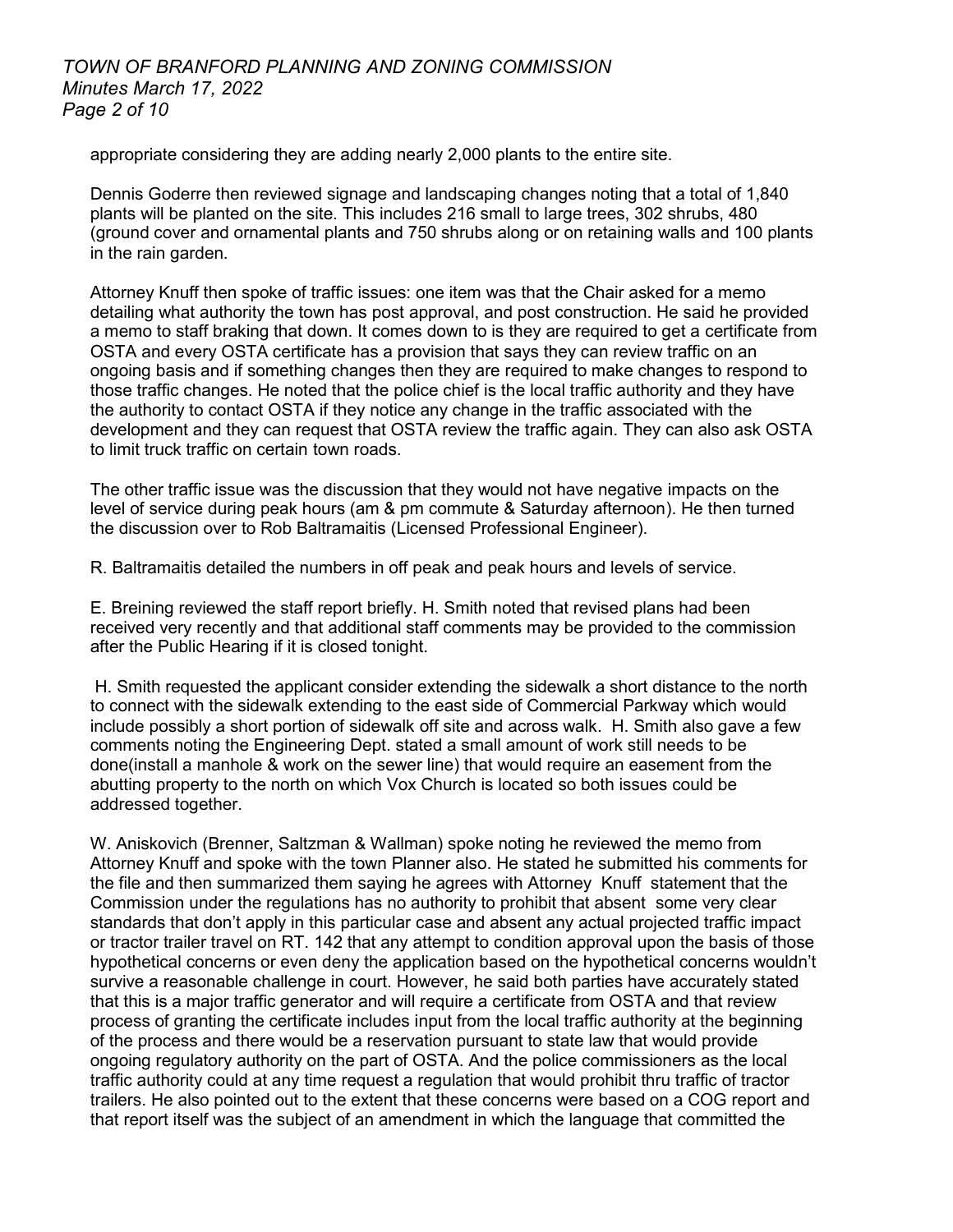# *TOWN OF BRANFORD PLANNING AND ZONING COMMISSION Minutes March 17, 2022 Page 3 of 10*

town of East Haven and New Haven to evaluating any potential increases in cargo (freight traffic) from Tweed was removed and replaced with a provision that basically commits the area to work with the COG on enhancing passenger travel out of Tweed. So it appears that the motion was made by our First Selectman who serves on the transportation committee at COG at the March 9 meeting and it goes for final approval to the full COG so it's worth the Commission noting that the basis for those conjectures is somewhat misplaced as well. So, regardless if the actual traffic pattern changed ,the town thru its local traffic authority would continue legally to have the ability to do what was suggested should be done on RT 142 should there be some factual basis in reality for that concern. So, he believes the town has the legal authority in the future to address any change.

The Commissioners discussed this briefly.

# PUBLIC INPUT:

- $\triangleright$  Britton Miller-(252 Shore Dr)- She expressed thanks for the follow up on comments regarding Rt 142.She asked if there could be a limit placed on trucks using Rt 142 now. Why wait until there is a problem? She asked if Amazon could ask their drivers to not use RT 142 as a thru drive.
- $\triangleright$  Josephine Savino-(Short Beach) She is concerned about traffic on RT 1 and shares Britton Miller's other concerns. She asked if there will be any other traffic studies done after Aldi's opens. She noted there will be more traffic when Aldi & Chase Bank opens. She stated there are many people in short Beach that are concerned about traffic.
- $\triangleright$  Nancy Peniston- (Cherry Hill Rd) She is very concerned about traffic. She doesn't' understand why Amazon would want to build here. She asked if summer traffic was considered.
- $\triangleright$  Shirley McCarthy (Forest Comm) She was delighted that native plants are being used for the project but was disappointed that there is no renewable energy. She supports the project as it is a good example of a smart development.

The Applicant responded to some of the public comments.

- $\triangleright$  Britton Miller-She asked what other options neighbors have regarding traffic.
- $\triangleright$  Kate Galambos- She talked of numbers on the traffic excel sheet.

## **Chairperson Andres closed the Public Hearings for Application 21-11.9 and Application 21-11.10.**

- 3. 61 Burban Associates LLC, c/o Joseph Iamunno (Manager)- Applicant & Owner 61 Burban Drive PDD/Master Plan-Multi-Family Residential Development **Application #21-11.4 A/R 11/18/21 & PH opened 1/20/22 & continued to 3/17/22**
- 4. 61 Burban Associates LLC, c/o Joseph Iamunno (Manager)- Applicant & Owner 61 Burban Drive PDD Site Plan/Cam – Multi-Family Residential Development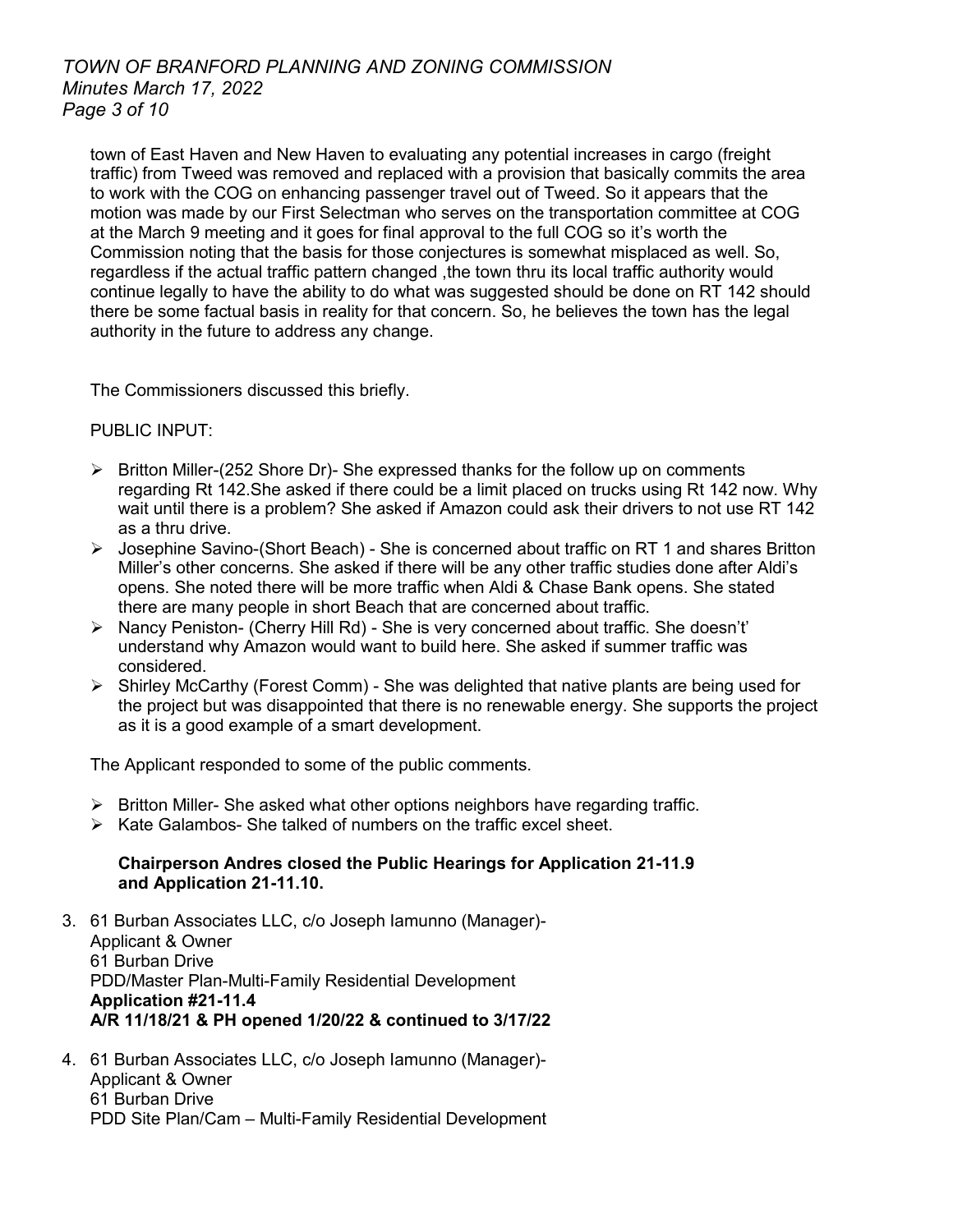# *TOWN OF BRANFORD PLANNING AND ZONING COMMISSION Minutes March 17, 2022 Page 4 of 10*

#### **Application #21-11.5 A/R 11/18/21 & PH opened 1/20/22 & continued to 3/17/22**

Application #21-11.4 and #21-11.5 were discussed together. Attorney John Knuff reviewed the applications. Todd Ritchie (Professional Engineer, SLR) reviewed the site and lighting plan.

John Cruet-(Professional Architect) displayed a 3D rendering of the smallest of the units (375 sq ft). He noted there would be 12 of them in the development.

The Commissioners asked a few questions.

H. Smith reviewed the staff report regarding what staff issues and comments had been addressed noting that the question of the future status of" Lions Park" had not been sufficiently addressed . He stressed the need for an easement to formalize public access to this area. He stated that additional staff comments regarding the record to date may be presented to the Commission after the Public Hearing if it is closed tonight.

## PUBLIC INPUT:

- $\triangleright$  Timothy Hunt- He was unable to speak but left comments in the chat feature. He said that Atty. Knuff said at the prior meeting they would reach out to him regarding his neighbor privacy concerns but they did not. He noted there are no fences along the parking lo9t and also asked where the dumpsters would be located. He said dumping and trash near the woods is a concern of his. He stated he is not against the project but he wants to keep the woods clean and not have 50 cars shining in his backyard. He also asked if changing the zone only applies to the current building. In the future he asked if they tore down the current building could they come in and build a multistory apartment building.
- $\triangleright$  Quintin Cann- He said he has spoken in depth at prior meetings and stands by his comments. He noted he has had positive interaction with the developer and he would be willing to withdraw his request to show fencing and shrubs on the drawing as a condition of approval since he is sensitive to the difficulty of the area due to wetlands. He noted he is still concerned with the lighting, particularly in the smaller park area in the northwest corner of the parking lot. That area is very near his bedroom window and shielding lighting there is difficult. He stated he has several areas of woods to the north of that area and there is a lot of wildlife that live in that area. He would like to make sure the wildlife is not impacted by the lighting. Maybe a timer could be set for the lighting?

Todd Ritchie, P.E. addresses some of the public comments.

Attorney Knuff gave a few comments. He felt this site is a wonderful opportunity. The only way to repurpose this building is with a PDD. There is no other zone they can avail themselves of to maintain this existing building. He stated there is nothing else they could do with the property that would have less of an impact on any neighbor. They will be maintaining the mature vegetation. He said the public would not be actively excluded from "Lions Park" but that the applicant does not want to offer an easement.

Quintin Cann replied to Attorney Knuff's comments saying this project will impact all parts of his property. He asked what time the lighting shut off will at night. He has concerns and would like a follow up.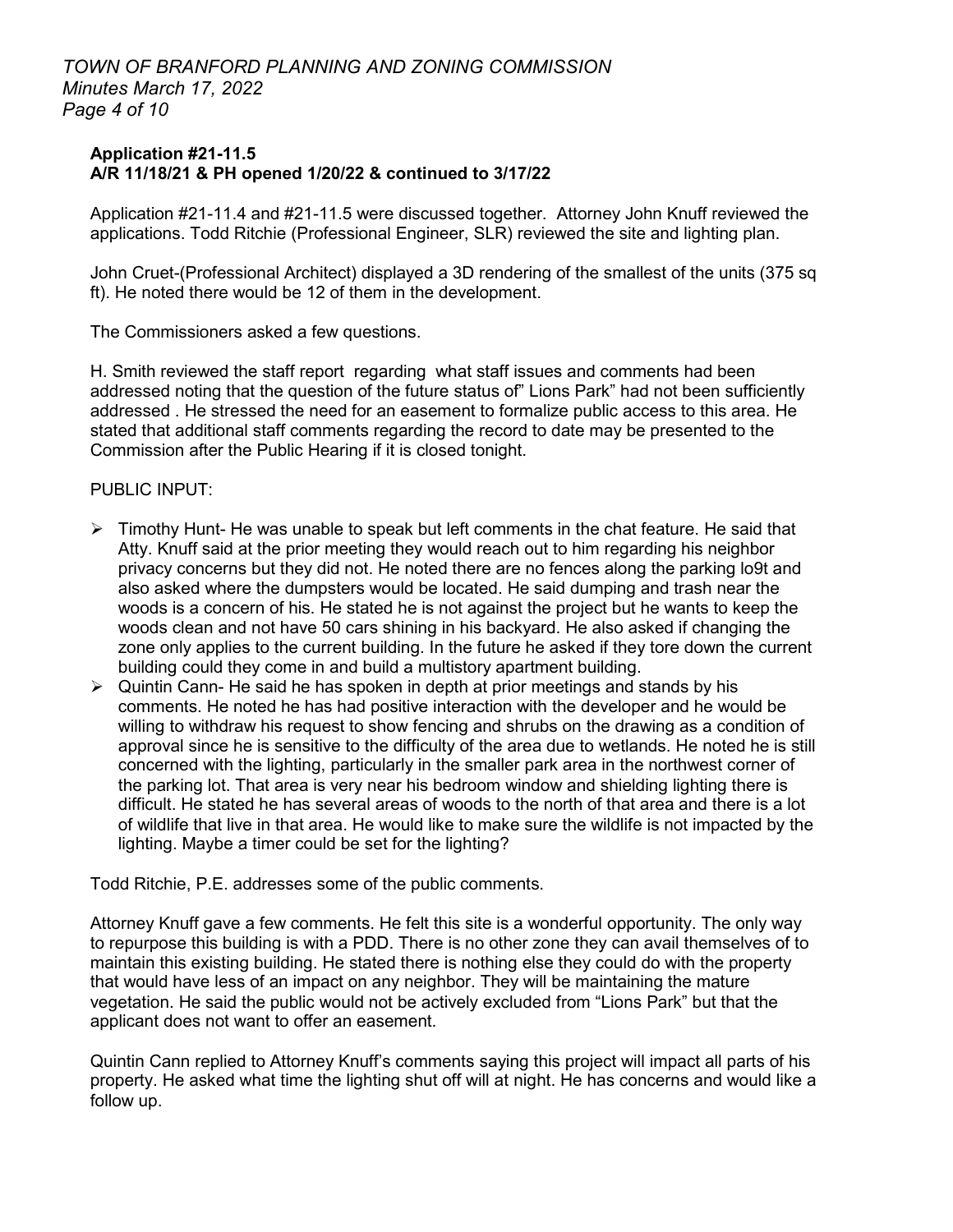# *TOWN OF BRANFORD PLANNING AND ZONING COMMISSION Minutes March 17, 2022 Page 5 of 10*

The commission had a brief discussion. Chairperson Andres noted the continued discussion regarding "Lions Park". For the record, it was noted that Commissioner M. Palluzzi is a licensed realtor and Licensed Landscape Architect.

## **Chairperson Andres closed the Public Hearings for Application # 21-11.4 & #21-11. 5.**

The Commission took a 10 minute break at 9:55 p.m.

- 5. David Silbekleit-Applicant Tin Can LLC- Owner 59 North Harbor Street Special Exception- Motor Vehicle Service **Application #22-1.6 A/R 2/3/22 & PH opened 3/3/22 & continued to 3/17/22**
- 6. David Silbekleit-Applicant Tin Can LLC- Owner 59 North Harbor Street Special Exception- Motor Vehicle Sales **Application #22-1.7 A/R 2/3/22 & PH opened 3/3/22 & continued to 3/17/22**

Application #22-1.6 and #22-1.7 were discussed together.

The applicant spoke and explained that one application is for the change in usage. He was previously approved for storage use and now he is applying for motor vehicle sales and service for small antique MG cars.

E. Breining reviewed the staff report and displayed a site plan.

The commissioners asked a few questions.

## **Chairperson Andres closed the public hearing for Application#22-1.6 and #22-1.7.**

7. RHC Associates-Applicant & Owner 424-436 West Main Street Special Exception Modification-Restaurant **Application #22-2.3 A/R 2/17/22 & PH opened 3/3/22 & continued to 3/17/22**

Chas Evans (Bohler) spoke and reviewed the vehicle queuing and displayed an aerial photo of the site and site plans.

E. Breining reviewed the staff report.

For the record, F. Russo joined the meeting at 10:34. He stated he listened to the whole of public hearing for this application on his phone.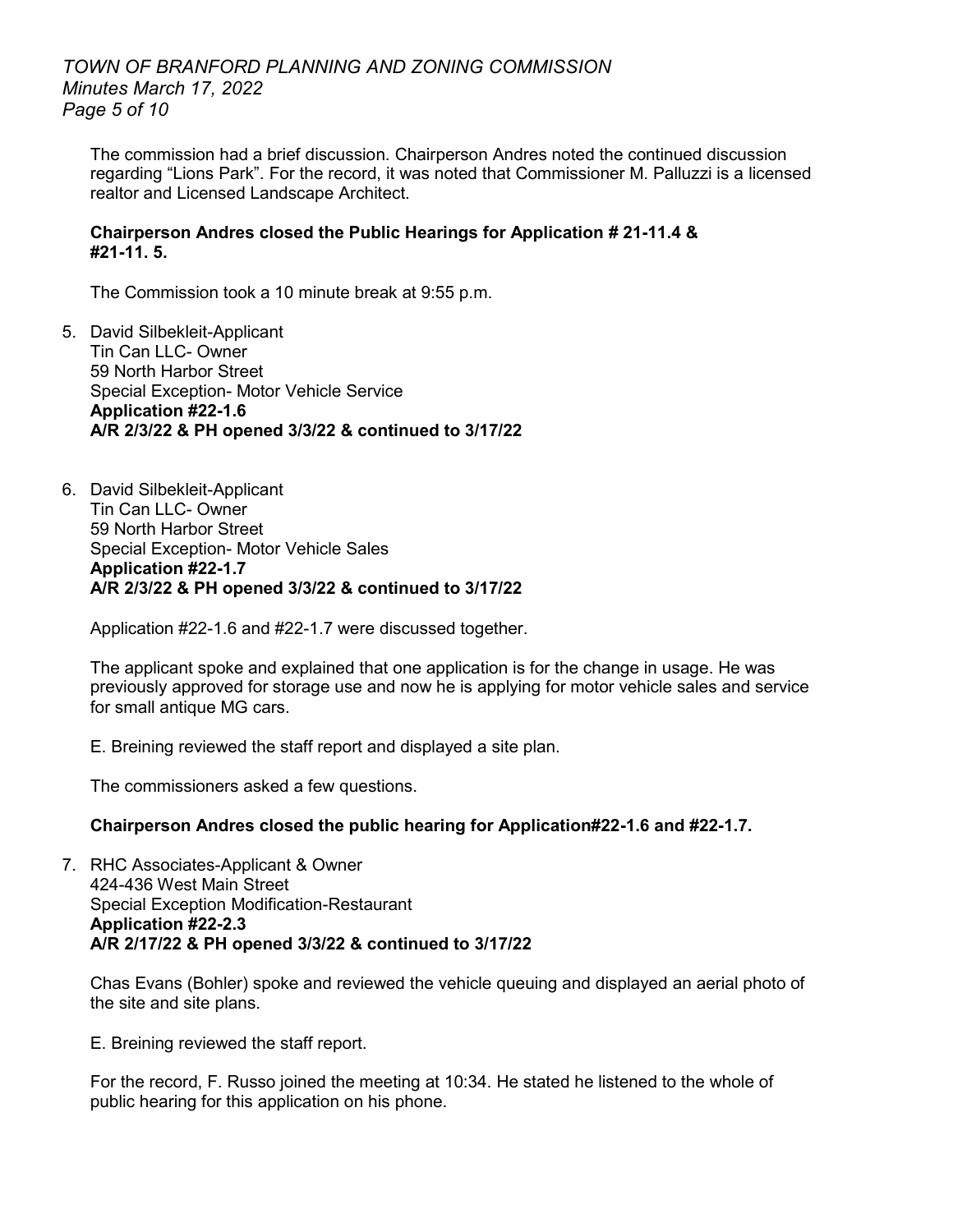# *TOWN OF BRANFORD PLANNING AND ZONING COMMISSION Minutes March 17, 2022 Page 6 of 10*

PUBLIC INPUT:

 $\triangleright$  Ralp Pavone- 10 Gentile Place- He is the neighbor behind McDonalds. He asked what McDonalds is going to do to protect his property. Over the summer someone came thru the wall into his property from the McDonalds lot and hit his house. He also stated his bedroom is on that side of the property and with this additional lane, there will be more headlights into his window. He has to deal with excessive lighting now. What will they do to correct these problems?

The applicant replied to his issues. They said they would provide a fence and the neighbor said a fence won't hold a car.

E. Breining read from the regulations.

They discussed a wall between MCDonalds and the neighbor. Mr. Pavone would be happy with a 6ft wall (concrete or masonry).

**Chairperson Andres closed the public hearing and noted the Commission will not be voting on this item at that meeting.** 

# **MINUTES: 2/3/22 & 3/3/22**

- **J. Chadwick made a motion to approve the 2/3/22 meeting minutes.**
- **F. Russo seconded the motion which passed unanimously.**
- **M. Palluzzi made a motion to approve the 3/3/22 meeting minutes.**
- **J. Vaiuso seconded the motion which passed unanimously.**

# **CORRESPONDENCE:**

H. Smith stated documentation regarding an application to the CT Siting Council for an existing cell tower 10 Sylvia Street cell tower for addition of equipment had been received.

# **OLD BUSINESS:**

- 1. Montowese Building Group, LLC-Applicant John & Anne Hines-Owners of 14 Buckley Road Branford Building Supplies Inc.-Owner of 0 & 16 Buckley Road 14, 16 & 0 Buckley Road Special Exception- Grading (Section 6.8) **Application #22-1.4 A/R 1/20/22 & PH set for 4/7/22**
- 2. Montowese Building Group, LLC-Applicant John & Anne Hines-Owners of 14 Buckley Road Branford Building Supplies Inc.-Owners of 0 & 16 Buckley Road 14, 16 & 0 Buckley Road Special Exception/CAM-Open Space Residential Development (OSRD) **Application #22-1.5 A/R 1/20/22 & PH set for 4/7/22**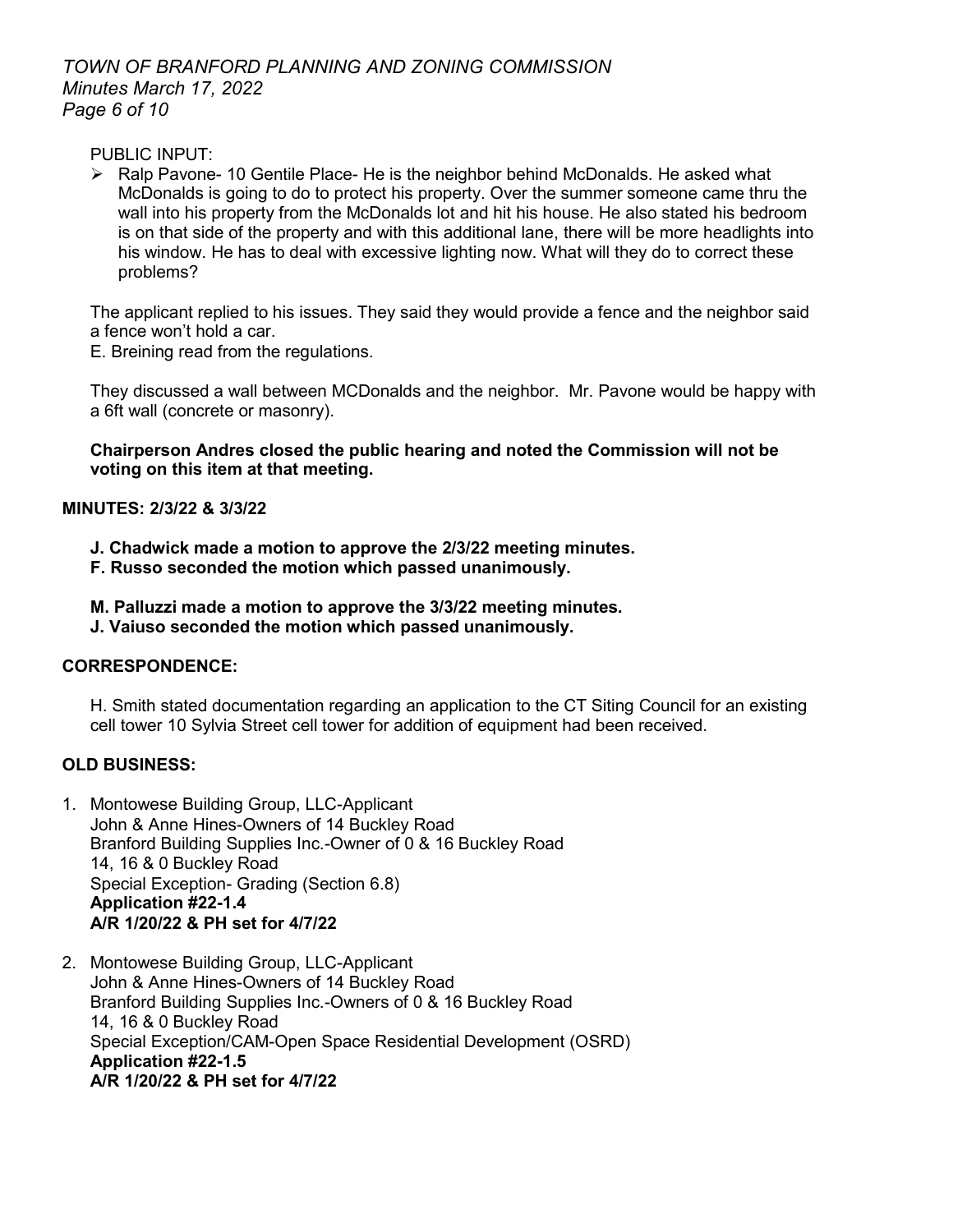# *TOWN OF BRANFORD PLANNING AND ZONING COMMISSION Minutes March 17, 2022 Page 7 of 10*

- 3. Nitenday Associates, LLC c/o Ken Ginsberg-Applicant & Owner 221 West Main St. (Unit 7) Special Exception- Indoor Recreation **Application #22-2.4 A/R 3/3/22 & PH set for 4/7/22**
- 4. Matthew & Stephanie Milano-Applicants & Owners 125 Thimble Islands Road 2 Lot Subdivision & Coastal Site Plan **Application #22-2.5 A/R 3/3/22**

This item will be discussed at the next meeting (4/7/22)

- 5. Stephen & Rita Prota-Applicants & Owners 36 Greenfield Avenue Special Exception- Attached two car Garage **Application #22-3.1 A/R 3/3/22 & PH set for 4/7/22**
- 6. Claudia V. Sepot-Applicant & Owner 33 Island View Avenue Coastal Site Plan-Single family home **Application #22-3.2 A/R 3/3/22**

John Schmitz (BL Companies) represented the applicant and reviewed the site plan. He explained the proposal is to construct a new single family home.

E. Breining reviewed the staff report.

#### **J. Chadwick made a motion to approve the application with the Findings and Conditions below**:

## FINDINGS:

1. The Coastal Site Plan is consistent with the goal and policies of the Coastal Area Management Act (CGS Section 22a-92) and incorporates conditions and modifications necessary to mitigate adverse impacts on coastal resources and any future water dependent activities.

#### CONDITIONS:

1. Prior to the start of construction the following shall be addressed to the satisfaction of the Town Planner of his designee:

a. Erosion control measures shall be installed and added to the Site Plan.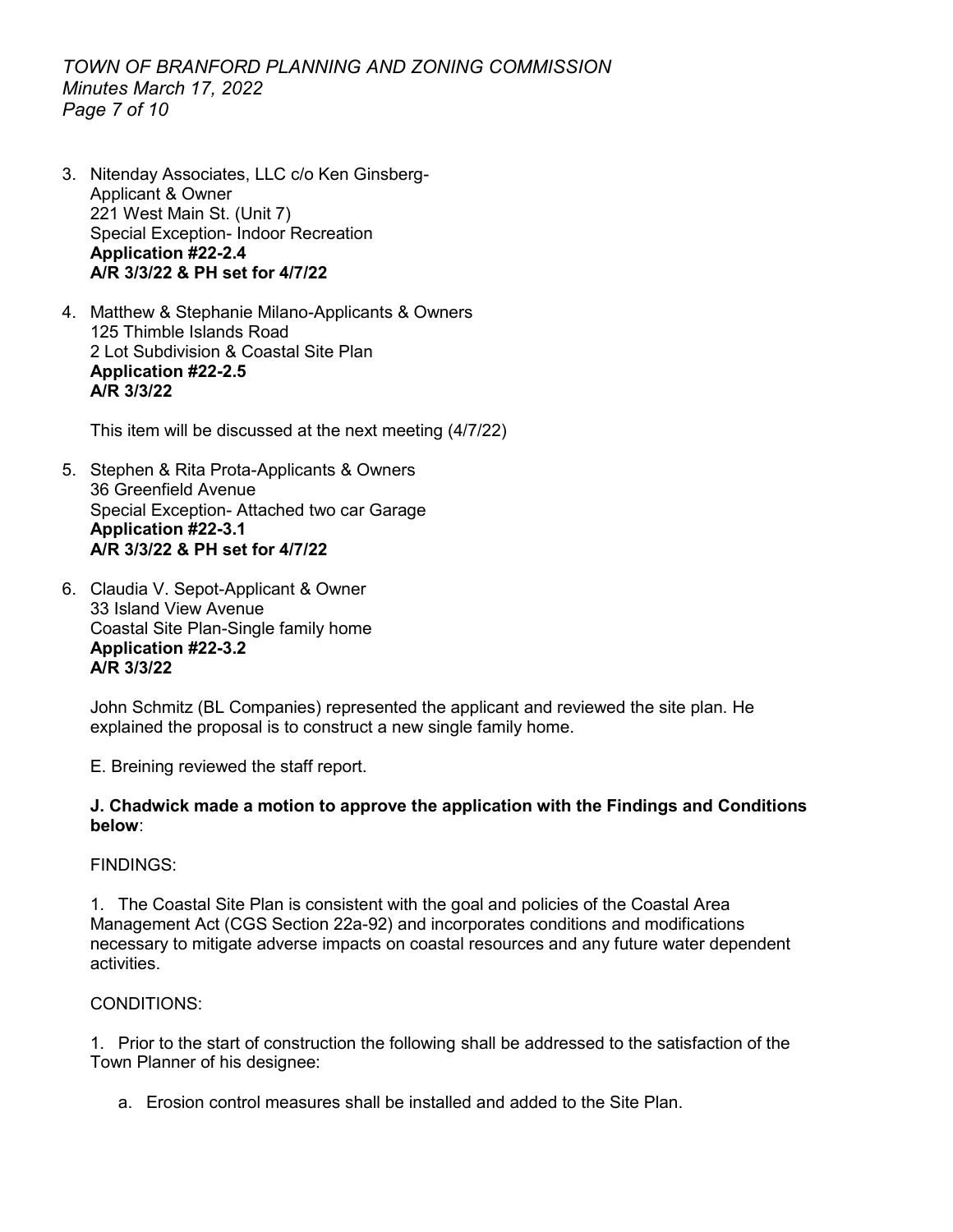*TOWN OF BRANFORD PLANNING AND ZONING COMMISSION Minutes March 17, 2022 Page 8 of 10*

## **F. Russo seconded the motion which passed unanimously.**

7. Daniel Rabin-Applicant Zoning Regulation Amendment-Addition of Solar Regulations **Application #22-3.3 A/R 3/3/22 & PH set for 4/21/22**

# **RETURN TO TABLE:**

1. David Silbekleit-Applicant Tin Can LLC- Owner 59 North Harbor Street Special Exception- Motor Vehicle Service **Application #22-1.6 A/R 2/3/22 & PH opened 3/3/22 & continued to 3/17/22** 2. David Silbekleit-Applicant Tin Can LLC- Owner 59 North Harbor Street Special Exception- Motor Vehicle Sales **Application #22-1.7 A/R 2/3/22 & PH opened 3/3/22 & continued to 3/17/22**

#### **M. Palluzzi made a motion to approve Application #22-1.6 and #22-1.7 with the Findings and Conditions below:**

## FINDINGS:

1. Subject to compliance with the conditions listed below, the Commission finds, based on the testimony and application materials presented, that the proposed use of the property is consistent with the Special Exception Criteria per Section 9.8.F.

# CONDITIONS:

- 1. Prior to the start of construction, any necessary erosion control measures shall be installed to the satisfaction of the Zoning Enforcement Officer.
- 2. No additional signage or new or replacement exterior lighting shall be installed without staff or Commission approval, as appropriate, for its compliance with the Zoning Regulations.
- 3. All conditions of previous approvals shall remain in full force and effect as they may apply.
- 4. Any outdoor storage should be limited to the rear of the property.

# **J. Chadwick seconded the motion which passed unanimously.**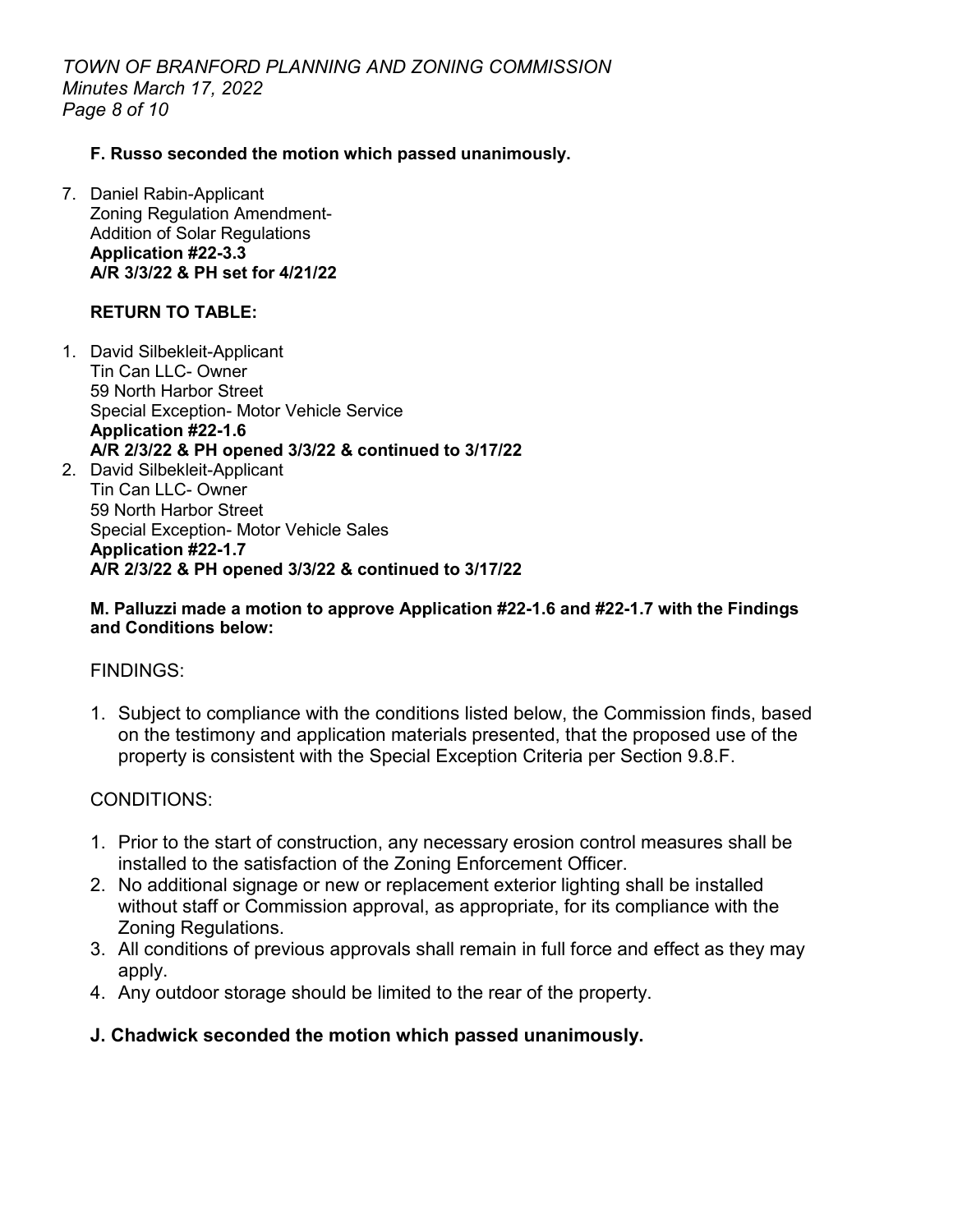*TOWN OF BRANFORD PLANNING AND ZONING COMMISSION Minutes March 17, 2022 Page 9 of 10*

#### **NEW BUSINESS:**

1. 9 Elm Street LLC, c/o Kevin O'Neill-Applicant 33 Elm Street Zoning Map Change-R1 to IG1 **Application #22-3.4 To be A/R & PH to be set** 

Staff will set the public hearing.

2. Joseph Grise c/o HPoint LLC-Applicant & Owner 45 West Haycock Pt. Rd Special Exception & CAM- Single Family Home **Application #22-3.5 To be A/R & PH to be set**

Staff will set the public hearing.

3. Justin Gargano-Applicant Charles Weber Jr. c/o 16 Business Park LLC-Owner 16 Business Park Drive Site Plan Modification- Add patio & landscaping to Brewery **Application # 22-3.6 To be A/R** 

## **OTHER BUSINESS:**

1. Referral from Zoning Board of Appeals (Use Variance Application)- 15-19 Church Street.

H. Smith noted that Commissioner M. Palluzzi is not participating in this discussion. He stated that this property was subject to a use variance last year for conversion from a commercial use to a single family residential use. He displayed the site plan explaining the property owner is running into issues during construction and is finding it's not practical or feasible to convert that structure. He would like to take the structure down and build a single family there and a 2 family behind it.He noted there are already 2 residential units in the other building on the property.

The Zoning Board of appeals has an application on their agenda for this and they are required to refer that to the PZ Commission for comments. The ZBA will discuss this is April.

Chairperson Andres asked a few questions.

Joe Lepre (property owner) spoke next. He explained the last referral was to change the building on the corner to a single family use and put an apartment in there. He said the renovations are exceeding the worth of the structure. He said there is already a two family on the property which predates zoning and would remain. His proposal is to tear down the single family on the corner and rebuild it as a single family and build a two family behind It., having the parking in the back of the structure to hide it from the road.